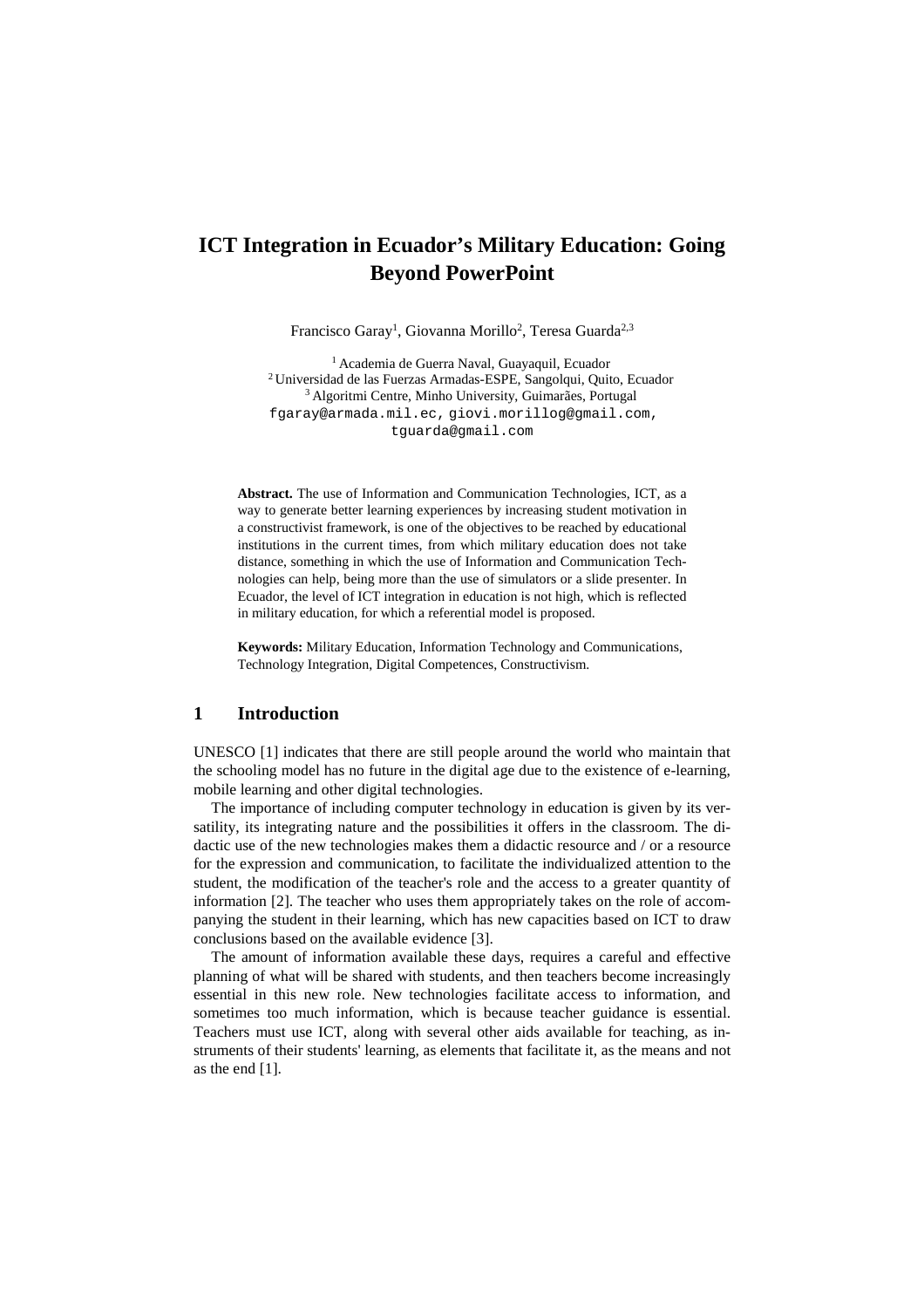Technology, then, must be used to remove the physical barriers that can hinder learning and in the transition between the focus on the retention of knowledge towards its real employment, that is, in the creation of competences. The ease of access provided by distance education and the availability of databases on the network, allow knowledge to be closer to students, with an appropriate guide, can develop skills based on new technologies [4].

In this context a referential model for ICT integration in Ecuadorian education is proposed, which can be used in the military education system of the country.

## **2 ICT INTEGRATION IN EDUCATION**

Records of favorable results of the use of ICT in education are in sight. Pérez, Cebrián and Blanco, cited by Fuentes & Torres Gutiérrez [5], agree in their studies conducted between 2005 and 2006 that the use of ICT in education results in a considerable increase in students' motivation, and in a best classroom environment. A more recent study, carried out by Fuentes and Torres [5] to 15-year-old Spanish students, resulted in the technological factors employed in the houses acting positively on the students' grades.

After their experience in adult education using ICT in Andalucía, Fernández and Torres [6] concluded that they encourage motivation towards their use, personalized work, communication and the acquisition of knowledge. These conclusions are similar to those reached by Bravo and Forero [7], when they evaluated the learning acquired by their students when they used robotic prototypes or specialized programs for pedagogical purposes.

Also, there is an evidence of unfavorable results as indicated by Calero and Escardíbul [8] when mentioning the results of Israeli, Colombian and American works that did not find an improvement in the performance of students who used ICT for learning, although they also present evidence of work in England, India and the United States in which it was evident that students of science, mathematics and English who used ICT for their learning obtained better results than those who followed a traditional method.

Experiences in Ecuador indicate that the degree of use of ICT in education is low and therefore it is still too early to establish if the results are positive. Amores [9] indicates that the students of mathematics and physics of the Central University of Ecuador in Quito do not use new technologies in their learning except for the exchange of information between them, even though their teachers consider that these tools facilitate meaningful learning. In contrast, as indicated by Ortiz [10], at Casagrande University in Guayaquil there is a greater use of new technologies, such as blogs, collaboration tools and social networks, which generates an approach to digital natives and the consequent change in the student's role, criteria that are shared by Hi Fong [11] based on studies conducted at the same University. The national experiences are varied, but the tendency is a low integration of the technology use in the teaching practice, as indicated by Rodríguez based on his experience with the Quito Educanet program of the Municipality of Quito and the Benalcázar School [12], as well as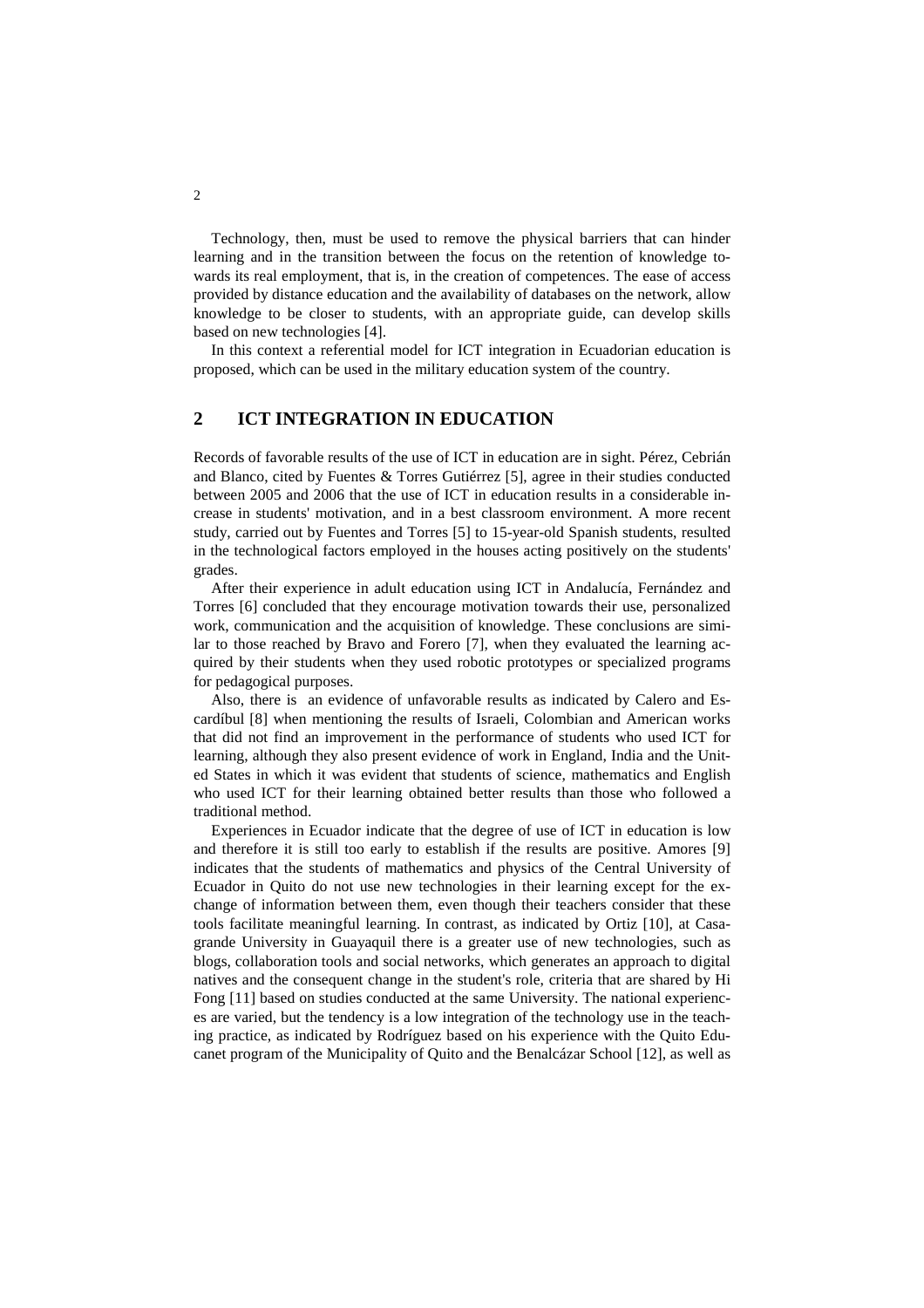Ortiz and Chiluiza, who determined that higher education teachers linked to the Ecuadorian Consortium for the Development of Advanced Internet (CEDIA), mainly use technology for administrative use, and a lesser extent as a support to teaching, being the lowest level is the innovative use of technology [13], despite the fact that the study group is of teachers committed to the use of technology in education.

These experiences indicate that in military educational environments, whose courses are developed in different ways depending on the objective sought, be it training, specialization or improvement, the use of ICT will be of great help, both to bring the knowledge to students to develop their competences still far from the study center, using distance education, as facilitating the development of skills such as teamwork, collaboration or professional skills, through teachers who integrate technology into their practice pedagogical.

### **3 Military Education in Ecuador**

Now, although military education has the same characteristics as general education, it is necessary to specify some particular definitions that are used within the Ecuadorian Armed Forces, and relate them to those that are used within the pedagogical processes of civil institutions.

The Education Model of the Armed Forces in effect has as its first specific objective to implement a curricular design with a competency-based approach to military education [14], which encompasses the processes of training, preparation, specialization and improvement of Army, Navy and Air Force personnel from its entry until its retirement, processes that must be within the frame of reference that indicate the guidelines of the aforementioned model.

Training and improvement are only carried out in military institutes in the country, due to the sensitivity of the information, while training and specialization can be carried out both in national military institutes, as well as in foreign military entities or civilian educational centers.

Thereby, training and professional specialization are defined in articles 41 and 45 of the Regulation of the Armed Forces Personnel Law [15] as follows:

"The professional training is the preparation of military personnel that will be carried out through courses or seminars, which may have a maximum duration of one year, and that will be carried out without prejudice to the work activities of each military. They will be aimed at keeping the knowledge up-to-date and granting them the additional basic tools to perform in the workplace efficiently. "

On the other hand, professional specialization courses group the preparation received by military personnel in a specific field of their area of higher education, after their graduation from training schools, which allows them to perfect themselves for their occupation, profession or area of expertise performance, and the positions they must assume.

Professional specialization differs from training, in that these studies help you directly for your work, such as, for example, the specialization courses with which members of the Navy choose their qualification as members of the Surface Warfare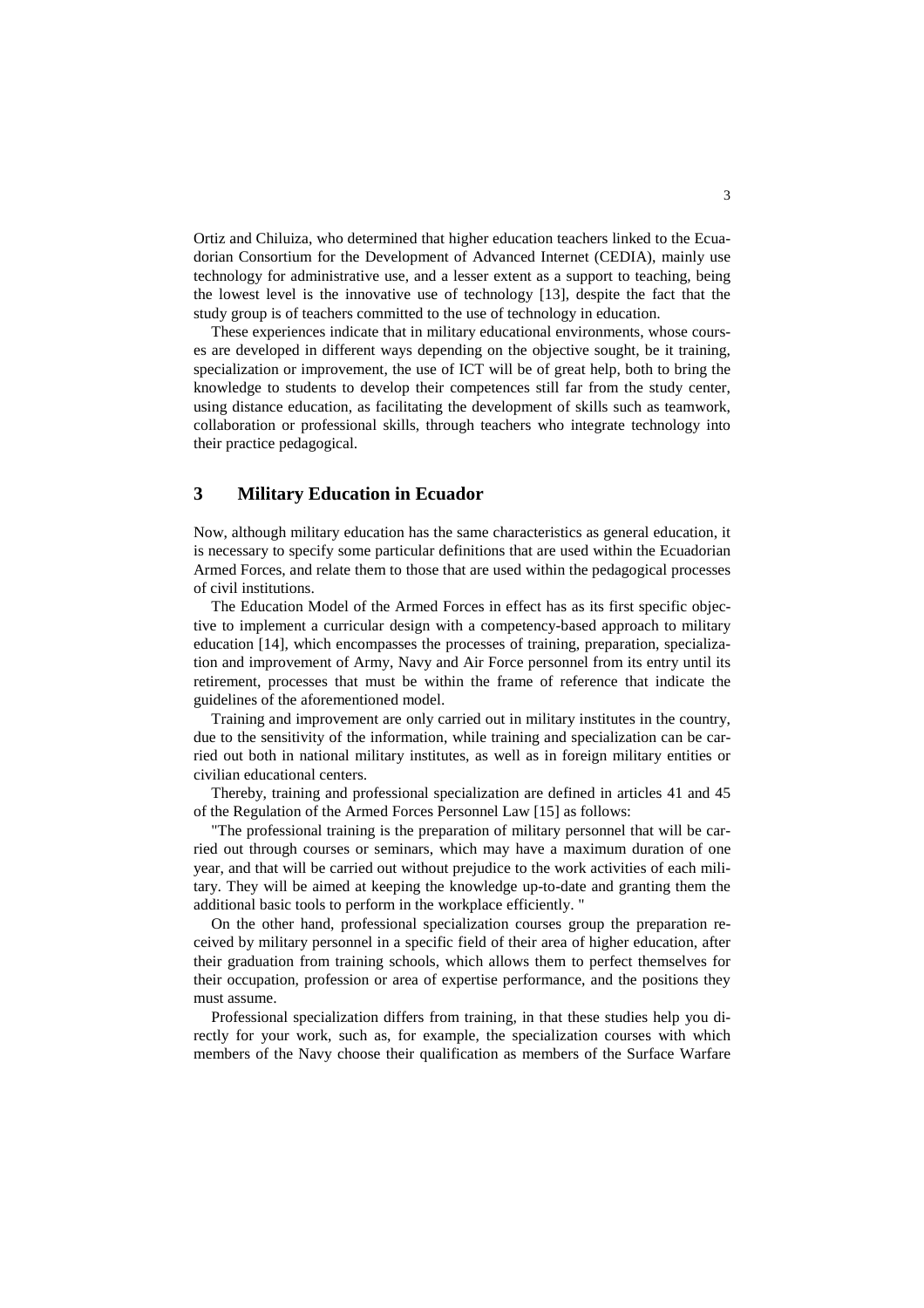Force, Submarines, Marine Corps, Naval Aviation or Coast Guard once they graduate from training schools as officers or crew and with the title of Bachelor of Science or Naval Technologist respectively.

On the other hand, the improvement is defined by article 52 of the Armed Forces Personnel Law [16] as the educational activity through which the military, once discharged as an officer or troop, receives military and complementary knowledge to the performance in the immediate superior degree. These are courses that are carried out for promotion and develop military skills for their performance in the Armed Forces.

### **4 Constructivism in Military Education**

The first idea of "military education" can be framed in a behavioral model by the rigidity of military forms, in which one might think that there is little space for creation, freedom and interaction, which are characteristics of a constructivist model [17].

Classes in the militia have not stopped of being mostly a transfer from the "instructor" to the "student", due to the cultural framework that, in the militia depends on traditions and inheritances [18], but for a while now it has been clear in different military institutions throughout the world, that constructivism in education can be the most effective way to reduce the gap between "knowing information" and "knowing how to use information" in complex environments, typical of an aircraft combat or an Combat and Information Center - CIC - of a ship [19].

It is for this reason that along with the Instructional model in which someone who "knows" teaches the one who can "learn" [17] each day, more experiences are generated in which a military team can use structured processes to consider alternatives. and consequences before acting, without using pre-planned answers that are not necessarily adapted in the best way to the different situations presented by reality [19]. In that sense, the pure instructional model is not adapted to the military of the present and future, defined by Szabó [20] as a person, who must be thoughtful, creative, with several competencies, great capacity for adaptation and with abilities to solve problems about the half.

Juhary [21] states that military education should be seen as a tool that teaches the student to solve problems, but from conceptions, visions, doctrine and military modalities. Military education is a balanced mix in which behaviorism and constructivism must coexist, allowing students to learn to carry out orders at first and then develop as leaders. In this regard, recognizes the need to raise significant learning using constructivist techniques, but is pragmatic to recognize that in an environment like the military, the freedoms that must be granted to achieve the construction of knowledge must coexist with the traditions and forms of the militia.

The constructivist approach makes clear the importance of the student being exposed to different perspectives on the topics under study, which go beyond sharing information or working in groups, where the objective is to guide the student to achieve learning that supports the diverse points of view and allows you to make reasoned decisions [19].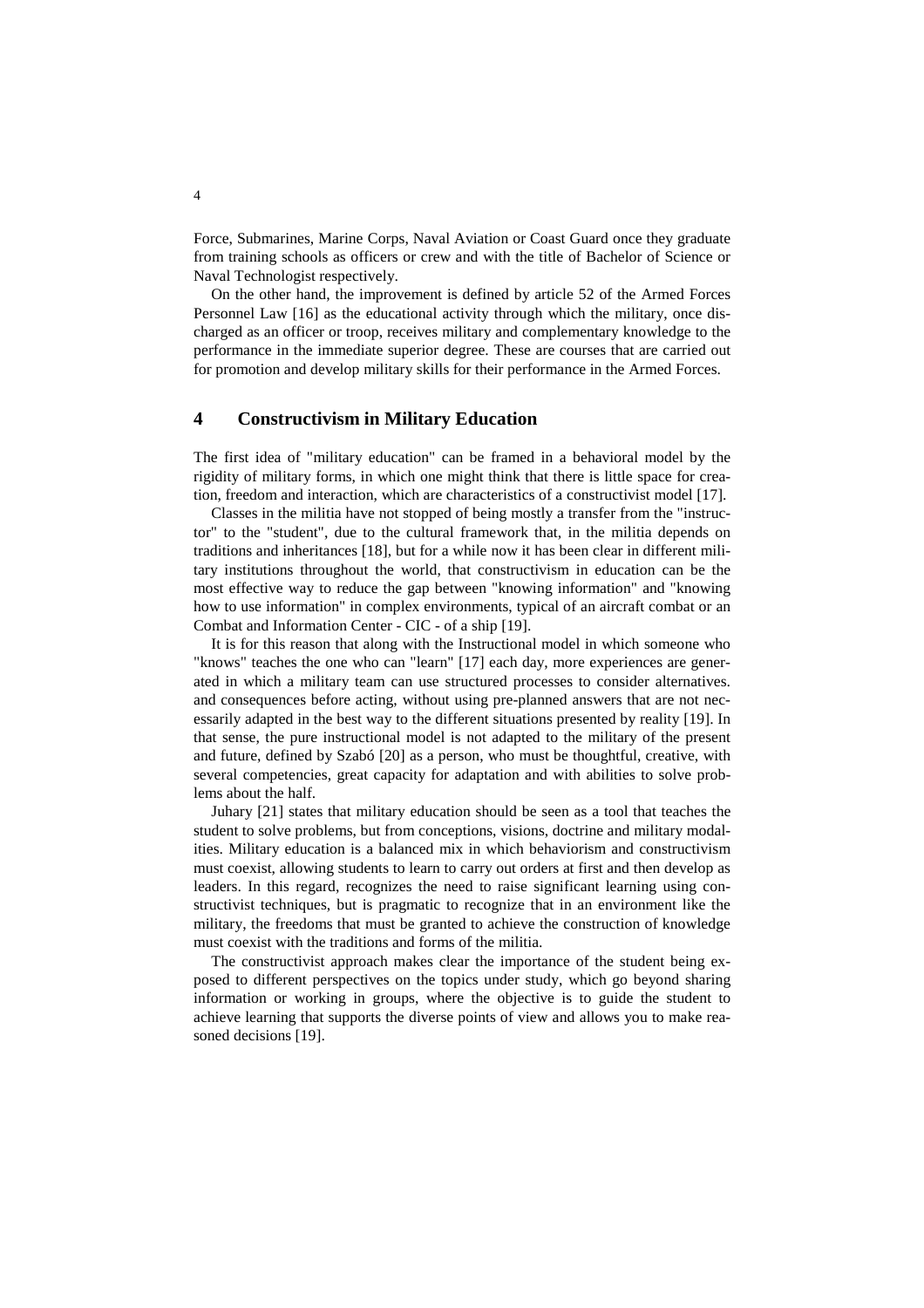In this sense, what is stated by Juhary [21] does not depart completely from this approach, since learning is contextual and is related to what is known and believed, as stated by Annen, Nakkas and Mäkinen [18] when they indicate that the constructivist approach is the most appropriate for a military student, where learning becomes a social process, taking as examples cases given in the military forces of Holland, Canada and Israel. Johnson-Freese [22] reaffirms this by saying that the military can find many advantages for his intellectual development by entering a more open environment of education, which allows him to create networks of knowledge.

Then, military education adapts in the best way to the postulates of the constructivist approach, because it tries to train soldiers capable of solving problems in complex environments or situations of group pressure, because when the student works to achieve their own learning, the educator it stops being the center of that learning, passing the responsibility of the process to the student [23].

When the student is empowered by his own learning he achieves real performances, which contribute to his own motivation to continue learning, because when relating the new knowledge with real life, with those performances that are expected of him in the future in his career, he will be trained to be used in different contexts [24]. This way of learning will serve those who live in environments of rapid decision making, teamwork, high pressure situations and often away from possible additional sources of consultation that allow you to expand the knowledge you already have. The challenge in Ecuador is to overcome previous conceptions and adopt constructivism as the norm. The study carried out by Romero [25] indicates that only 6.66% of the teachers of the Escuela Superior de Policía (Police Academy for prospective Police officers) use some constructivist pedagogical technique.

A study conducted in the Training and Specialization School of the Ecuadorian Navy (ESCAPE), demonstrated that its teachers did not agree on the importance of using e-mail and social media as means to improve their learning experience [54]. On the other hand studies conducted by Colorado and Cogollo [53] and Ruth [28] at the Military University of Nueva Granada (UMNG) of Colombia and the Naval Postgraduate University (NPS) and the Academy Naval of the United States (USNA), respectively, coincide when affirming that the current military students would use their mobile means of learning in a good way if it were considered as valid employment by their professors. According to this research, 79% of UMNG students, 55% of distance students and 60% of NPS resident students, and more than 70% of USNA students, would use these learning ways. The Police and Navy experiences, compared to the studies conducted in Colombia and United States, tell us that our teachers may be not doing what their students expect of them to motivate their learning.

Knowledge is defined by UNESCO [1] as the information, understanding, competences, values and attitudes acquired through learning and necessarily linked to the culture, society, environment and institutions in which it is developed. In this context, Ruiz Barría [26], states that competency-based education is born from learning as a phenomenon of the individual who learns and from the need to train professionals capable of solving problems in real performance areas.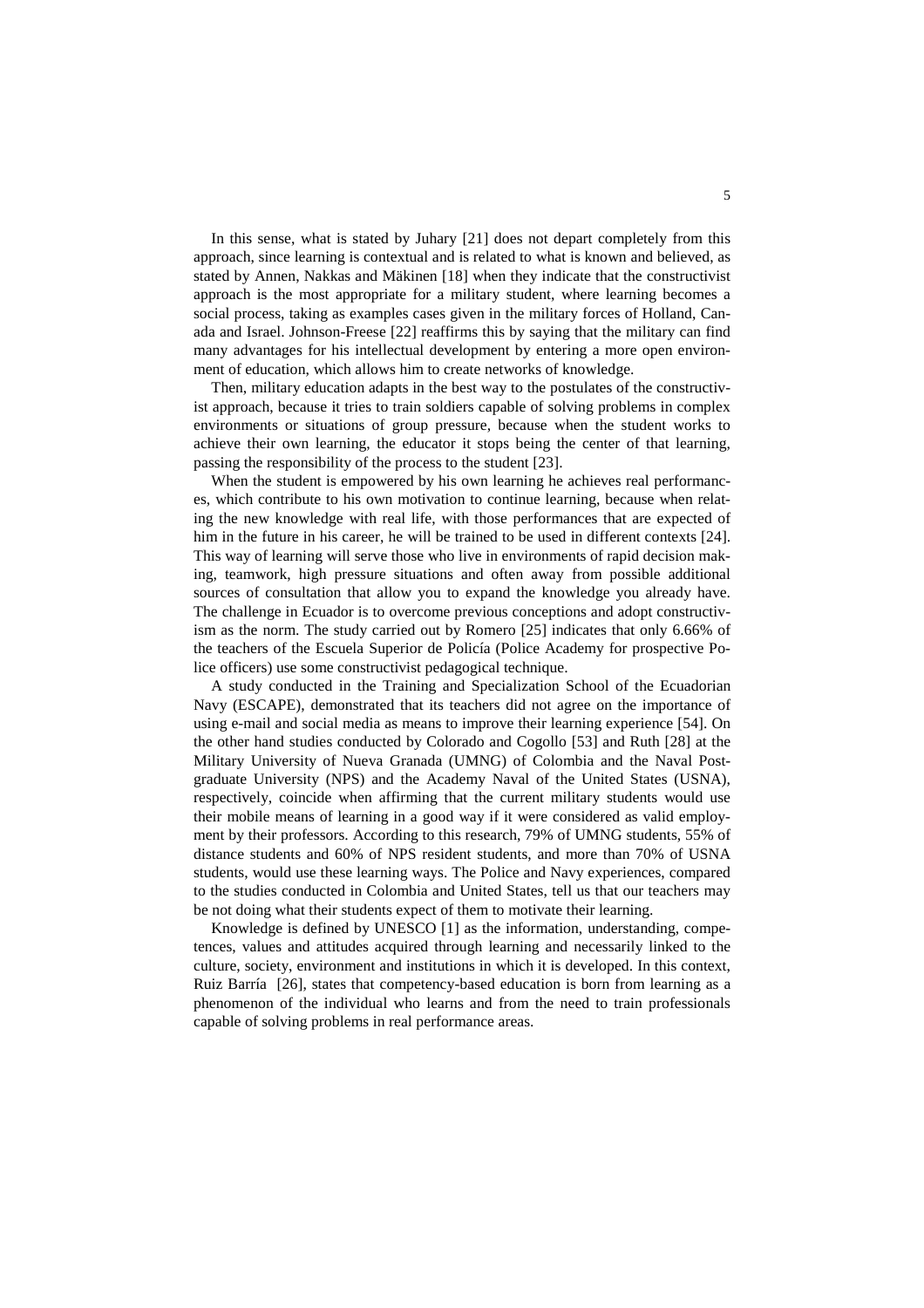### **5 ICT Integration in Military Education**

Just as new technologies have changed the lives of societies in general, this is no different for the military. The Army and the Air Force of the United States have changed their models focused on the instructor towards the new student-centered paradigm, in which relevant, interesting and tailor-made learning experiences of the person who is learning are sought, with access to knowledge through mobile devices, with advanced systems organizing expertly guided learning [27].

Studies carried out at the Postgraduate School and at the Naval Academy of the United States determined that their students, Officials and Midshipmen respectively, had similar behaviors regarding the use of technology in education. In fact, almost all the students of both institutes indicated that they used their smartphones to read their e-mail and surf the web, download or use live (streaming) audio and video files, but only 10% used them to read e-books or use podcasts of their classes. Students, in general, demand greater integration of their educational platforms - Sakai and Blackboard - towards mobile devices in such a way that they can have greater access to them [28]. This is a clear indication that the generation of "Millenials" is not only present in civil society, but also among the military, which becomes an additional reason to firmly believe in the advantages that the integration of the ICT in pedagogical practice.

Traditionally, within military educational institutions, when talking about the integration of pedagogy and technology, simulators were immediately thought of. This does not stop being true, because the use of simulators in different levels are clear examples of learning in action, collaborative work and reflection in action in the socalled "War Games", an educational resource that is used more and more every day. recognized in its validity when interpolated to the civil environment and known within gamification [29].

Recent developments have made commercial simulators more and more useful for use in professional military classes, instead of systems designed specifically for such purposes. Thus, the game of naval tactics Jane's Fleet Command is used at the United States Naval War College, USNWC, regularly, while Army training centers in that country use an improved version of the game Janus to train at the company and battalion level. A version modified by the Marine Corps of the popular Doom game is used to train four-man combat teams in concepts such as mutual fire support, automatic weapon protection, attack sequencing, munition discipline and command succession. It is known that many flight students around the world have used Microsoft Flight Simulator to practice, but it is not until recently that it is known that aspiring fighter pilots of the United States Navy who used it, have regularly obtained better scores than who did not do it [30].

NETSAFA, entity responsible for cooperation with other countries in military education in the United States Navy, has taken advantage of social networks to facilitate communication with their students after they return to their countries of origin, creating Facebook pages that Teachers use to keep in contact and exchange information and questions with their students [27].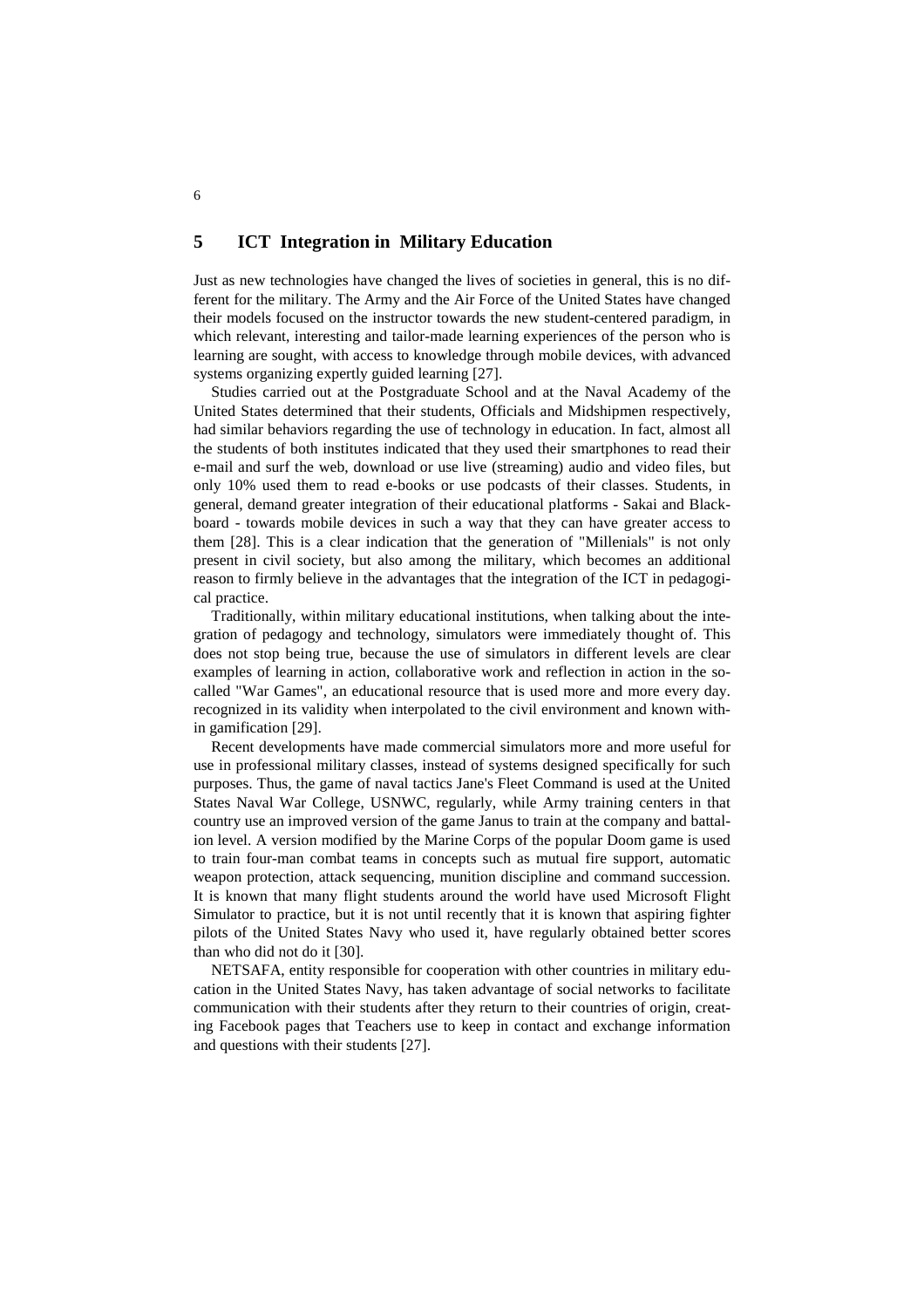Distance education, a subject in which the Ecuadorian Navy has some experience with the use of platforms such as Moodle or Blackboard to support distance courses for students of the Naval War College (Academia de Guerra Naval) or ESCAPE. Before entering promotion courses, officers and crew must approve distance courses that qualify them for entry, as well as pass continuing education modules at the University of Armed Forces - ESPE, which are considered as requirements to continue in the race.

Another example is the Virtual Desktop initiative of the United States Navy, which seeks to improve and facilitate the educational experience of students at a distance from that institution, by allowing students to enter from any computer, generating virtual desktops to access classified information, leaving aside the dedicated terminals, and facilitating the transmission of sensitive information that would otherwise generate serious security risks [31].

More examples of the increasing integration of ICT in military education include the employment in the United States Armed Forces of intelligent tutorial systems, or virtual worlds used for Second Life-type games for decision making, and even individualized learning models as those used by the US Marines, promoting changes in the pedagogical interaction between teacher and student [32]. These forms of using ICT in military education should only remember that their use is a means and not an end, since the integration of ICT in military education is as valid as it is in civil education.

Unfortunately, while distance education is a way in which the Ecuadorian Navy has integrated ICT in education, the experience of ESCAPE and the Police indicates that the path that "uniformed education" has to travel is long. Most ESCAPE professors, for example, believe that it is good to use technology, but at the same time, they say they do not [54].

#### **6 ICT Integration Models**

In order to integrate ICT in the teaching practice, it is necessary to have a methodology that must necessarily start with a frame of reference that allows defining the state of integration, which are defined under different models.

Majumdar [33] presented in his report to UNESCO a proposal for a model of ICT integration in education. This model consists of stages that are considered as steps that identify the development of ICT in education.

Institutions that are in the initial stage of ICT integration follow the emerging approach. These are those institutions that are just beginning to have computational infrastructure and their teachers make personal use of new technologies, such as using word processors or using the Internet to communicate with friends or family. These institutions, begin to know that they can use ICT, but are not familiar with them, and therefore use them to improve the performance of their professionals

When institutions are in a stage of learning to use ICT, and seek to improve the ways of learning, Majumdar indicates that they are in the second stage, the application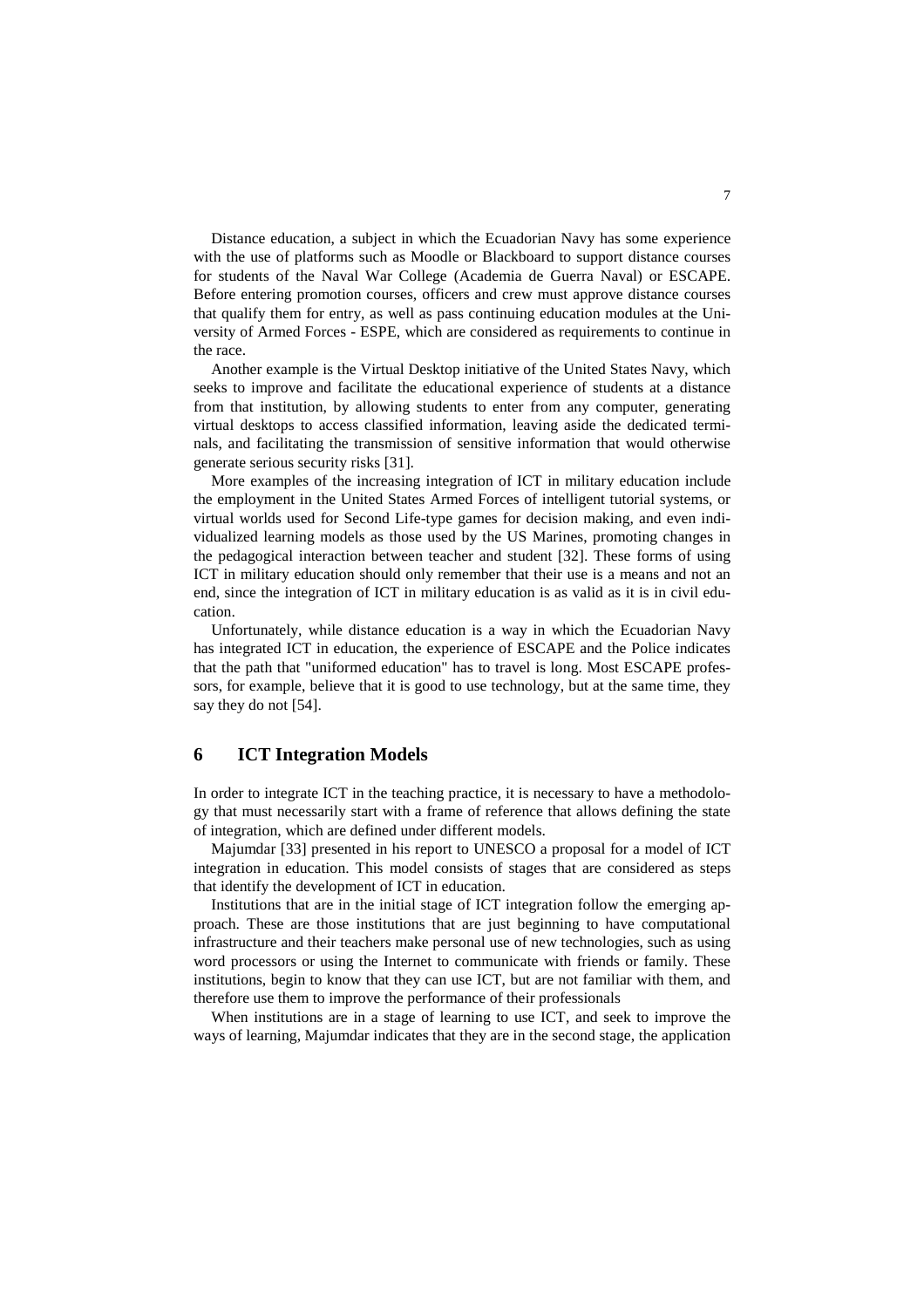in it, teachers use ICT for professional purposes, using them to support Learning in your area of knowledge.

The third stage is known as infusion and involves integrating ICT into the curricula, using them in laboratories, classrooms and administrative sectors. It not only involves the teaching - learning processes, but also those of its management. These institutions understand when and how to use ICT and thus seek to facilitate learning.

The fourth and last stage is called the transformation stage and it happens when the educational institution renews its organization so that ICTs are an integral part of professional practice. The teachers of these institutions seek to create innovative learning environments using ICT.

Based on this model, Anderson [3] identifies the stages in which teachers could be found by comparing their ability to use ICT. Thereby, a teacher who applies tools such as word processors, programs to make presentations, databases, spreadsheets or email to support their process, will be in the first stage, while those who use software to support learning, I could already say that it is in the second.

The teacher who seeks to facilitate learning using multi-mode instruction, using a variety of multimedia tools to facilitate the learning of their students, selecting the one that is most appropriate for each task, will be in the third stage.

In contrast, the teacher who uses modeling and simulation, expert systems, interactive learning tools, will be in the fourth stage and will also be more open to supporting pedagogical innovation.

In order to determine at what stage the institution and its teachers are, there are different models that can be adapted to the reality that exists to obtain valid indicators that clearly determine the level of ICT integration in pedagogical practice. As indicated by Majumdar [33], the International Society of Technology in Education, ISTE, developed since 2000 the national standards of technology education, NETS for teachers, NETS • T, based on the national standards of technology education for students, NETS, which focus on teacher education before starting their work as a teacher, define concepts, knowledge, skills and attitudes to apply technology in education. After a few years, the ISTE changes its standards for teachers in a second edition, indicating that those who apply, design, implement and evaluate learning experiences can engage students and improve their learning using ICT. The standards are defined as follows [34]:

- (1) Facilitate and inspire student learning and creativity.
- (2) Design and develop learning experiences and assessments of the digital era.
- (3) Modeling work and learning in the digital era.
- (4) Promote and model citizenship and digital responsibility.
- (5) Involvement in professional growth and leadership.

ISTE participated in the definition of the ICT Competencies Framework for UNESCO Teachers [35] together with other institutions such as Microsoft. UNESCO aims to achieve the objectives of national economic and human development through education, which means that there are differences between these two models of the integration of ICT in pedagogical practice.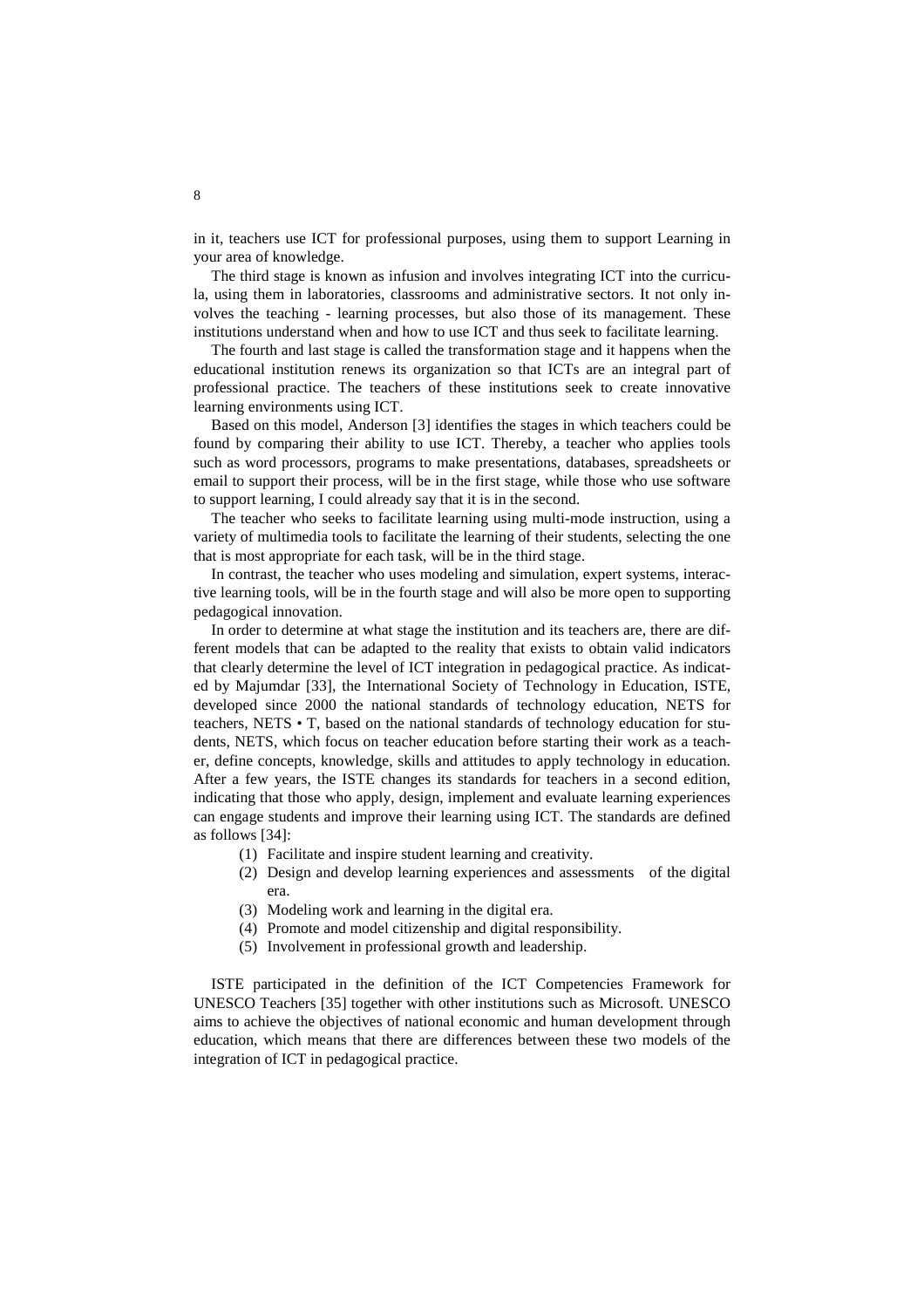Thus, the UNESCO Framework emphasizes that it is not enough for teachers to have ICT competences and be able to share them with their students, but that they should be able to help their students collaborate with each other, solve problems and learn in a creative way using ICTs to become good citizens and members of the workforce [36]. This model takes three approaches: technological literacy, the deepening of knowledge and the creation of knowledge, and in that way takes into consideration all the aspects that define within the work of the teacher, creating a matrix framework.

A third model to be taken into consideration is the Common Framework of Teaching Digital Competence of the Ministry of Education, Culture and Sport of Spain [37]. This works on 5 different domains, which take into consideration the digital competences that must be achieved and integrate teachers in their practice, referred to the domains of Information, Communication, Content Creation, Security and Resolution of Technical Problems [37, pp. 66-73].

The standards defined by UNESCO, ISTE or the Ministry of Education of Spain are clear and are accompanied by their respective indicators and as such, can be used to guide the evaluation to the pedagogical practice of teachers in military institutes, as such way that allows measuring the integration of ICT in it, and thus be able to define at what stage they are according to the model defined by Majumdar, which may provide a clear idea of the shortcomings and needs to make the best decisions that could improve those levels and take military education and its teachers to the higher stages.

For example, ISTE has indicated that a study conducted by the Richard W. Riley College of Educational and Leadership, cited by Beglau [38] found that teachers who use technology to support learning in their classrooms have frequently reported large benefits in learning, commitment and development of skills, compared to those who have not. The same study found that only 34% of 1000 teachers surveyed use technology 10% of their class or less. That is why it is necessary to train teachers according to the approach made by ISTE, which has found positive results using 3 models [38]:

- (1) Cognitive training.
- (2) Instructional training.
- (3) Peer training focused on technology.

UNESCO [39] has carried out studies to determine the results of ICT integration using its frame of reference in the Asia-Pacific region. For example, Malaysian teachers indicated that after being trained to use ICT in their teaching practice they were able to incorporate them into their classrooms allowing them to live new forms of learning. Another important experience is that of Indonesia, a country that has committed to education using ICT with programs such as wireless networks in all schools with radio frequency links or free software licenses for donated computers. Other countries that were evaluated were the Philippines, Singapore, South Korea and Thailand, each of them with success stories referring to positive change for having applied ICT integration standards in education [40].

The Spanish case is different, since the frame of reference is more recent. However, digital literacy actions have been carried out in the community of Madrid since the nineties, which since the issuance of the frame of reference have been increased, such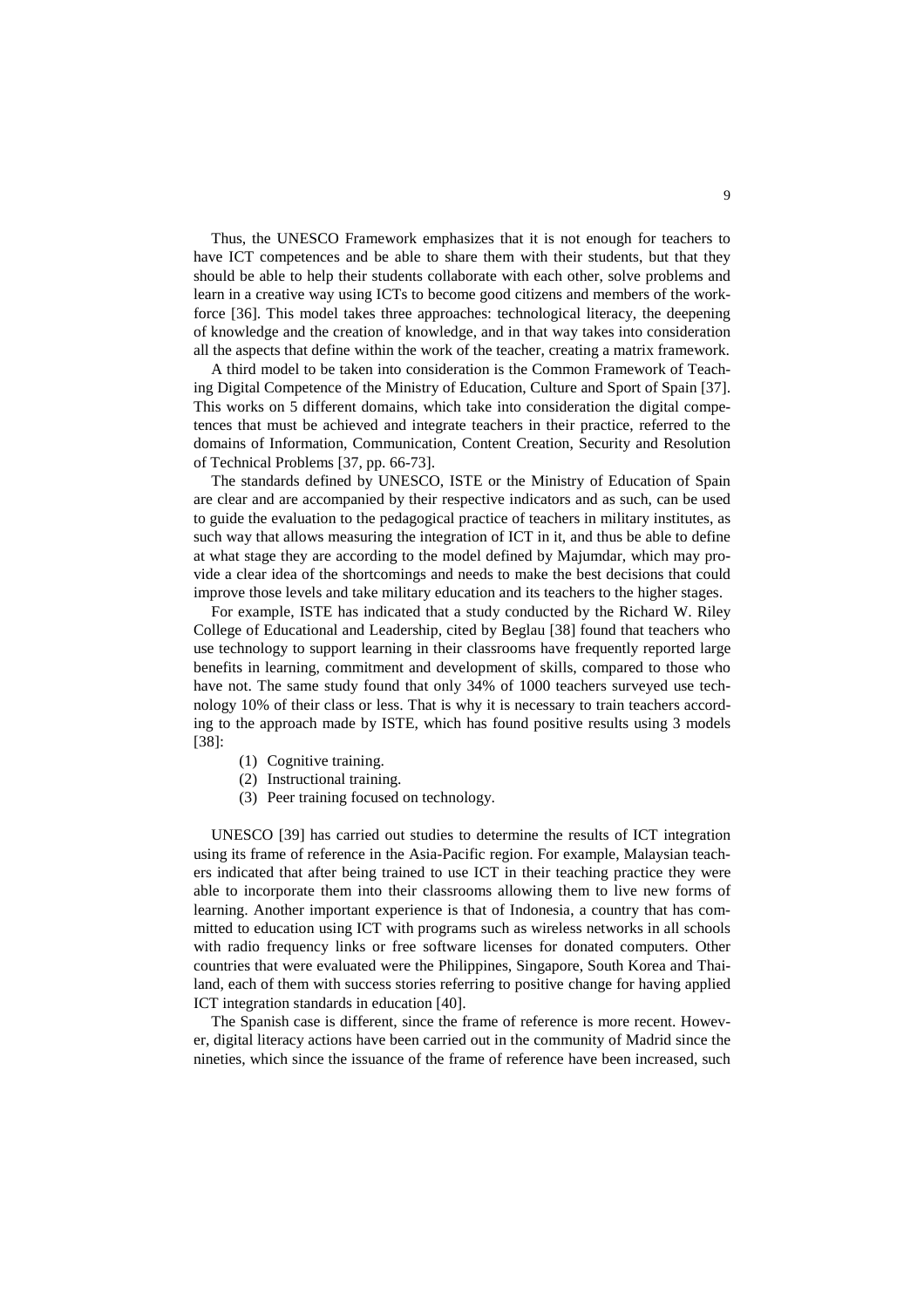as courses related to the use of computer tools in curricular areas, and employment of web 2.0 applications [41]. In general, there are actions tending to integrate ICT in schools such as the provision of digital educational content platforms, tablets in classrooms, interactive digital whiteboards or even the freedom to carry their own device in some communities [42].

A large percentage of 5,000 Spanish teachers surveyed in a study conducted by Area, Sanabria and Vega [43], indicated that the increase in the availability of resources and technological infrastructure is a positive element that has allowed integrating innovations based on ICT into pedagogical practice, through information search activities, work with word processors, on-line exercises. One of the most important findings is that 80% of teachers surveyed believe that ICT in the classroom does not cause an increase in the distraction of students or an added effort of importance to their teaching.

Now, these models are the result of the reflections of their creators and therefore define a reality that is a function of the observed. The Ecuadorian case, as can be inferred from the research carried out at universities in Guayaquil and Quito, and the Police and Navy experiences, is different. The conclusions of these studies indicate a low integration of ICT that does not even reach the lowest levels of the proposed models.

That is why, in order to establish a scale of integration of ICT in teaching practice that is better adapted to the Ecuadorian reality (including military), the models of ISTE [34], UNESCO [44] and the Ministry of Education, Culture and Sports of Spain [37], and the experiences obtained in the studies carried out by graduates of the Central University [9], Universidad Casagrande [11] and [10], FLACSO [12] and the Escuela Politécnica del Litoral [13] ] in professors of university level are taken as reference, to define a scale of levels of integration of ICT in the teaching practice in the following way:

In the proposed model (see Figure 1), in the  $1<sup>st</sup>$  level: Digital Literacy, the class is standard, with a basic knowledge of technological tools and practical integration of technology on very basic topics such as generating documents or using a slide presenter. The  $2<sup>nd</sup>$  level: Design of digital experiences, the class is standard, but using digital tools beyond PowerPoint. Design and evaluate authentic learning experiences to develop knowledge and skills using digital tools as support. In the case of  $3<sup>rd</sup>$  level: Work modeling and digital learning, the class uses collaborative groups, applying knowledge to solve complex problems. I use complex digital tools to achieve collaborative work. In 4<sup>th</sup> level: Citizenship modeling and digital responsibility, teacher manage and guide the class. I exhibit a behavior that guides my students to integrate technology in an adequate, legal and ethical way in their practice, while creating their knowledge. In the, 5<sup>th</sup> and last level: Involvement in professional growth and leadership, we improved the professional practice, while learning for life model demonstrating the effective use of digital tools and resources and encouraging students to create knowledge by taking me as a learning model. Students are able to solve technical problems, and innovate the use of technology in a creative way.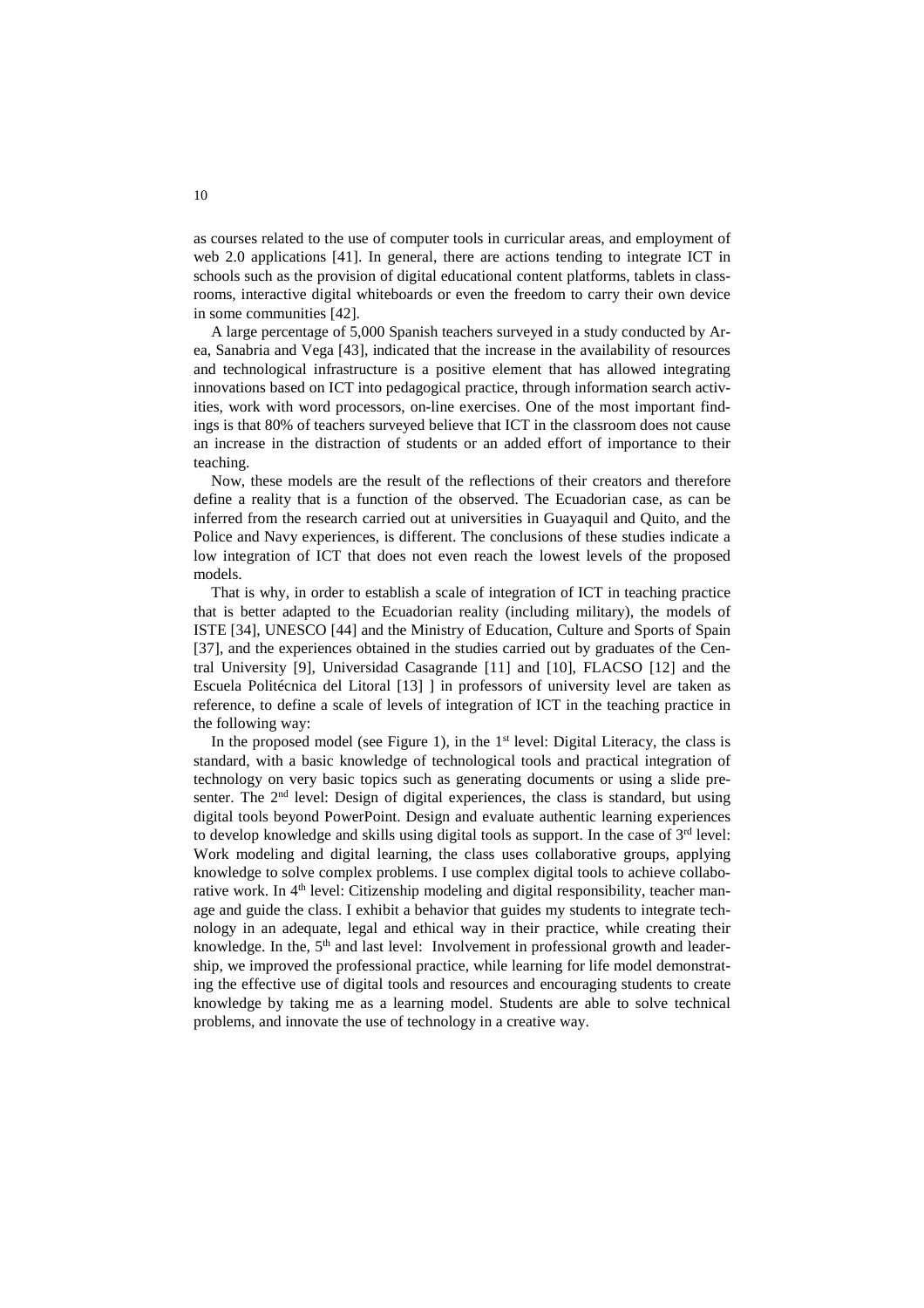

**Fig. 1.** Proposed Model of ICT Integration in Teaching Practice for Ecuador.

Pozuelo [45] indicates that some time ago there has been an insistence on the need to change teaching strategies in the learning process, but even so, research shows that teachers do not have enough digital skills to integrate ICT into their practice. Driskell [19], Méndez Cortes [17], Szabó [20] and Juhary [21] indicated that military education can benefit from the constructivist approach, while Bell and Reigeluth [32] showed that it can benefit from the increasing use of ICT for personalized learning.

Añel and Raposo [46] in their research on postgraduate teachers in Spain show that although the Internet is an enriching resource in the educational context, it is very little exploited, with teachers being one of the cornerstones for the integration of ICT in education, so that their availability and attitude will be fundamental to make it possible.

In that way, the positive approach that military professors could have toward the use of technological resources in education will be a strong base on which to build knowledge about the possibilities offered by ICT to improve educational processes. But it still will be just the beginning of a long process.

## **7 Conclusions**

UNESCO Regional Office for Latin America and the Caribbean [47] indicates that in the reality of this region of the world, great expectations should not be created regarding rapid changes in the current situation, since ICT should not be considered a matter of specialists, but as a cross-cutting element for all educators. It is for this reason that initially it will be necessary to gradually pass digital literacy for military teachers in relation to the academic use of ICT. If based on the results obtained from the experiences in civilian educational institutions, it can be concluded that teachers in Ecuador are mostly within the first 3 levels of the ICT integration model proposed for Ecuador,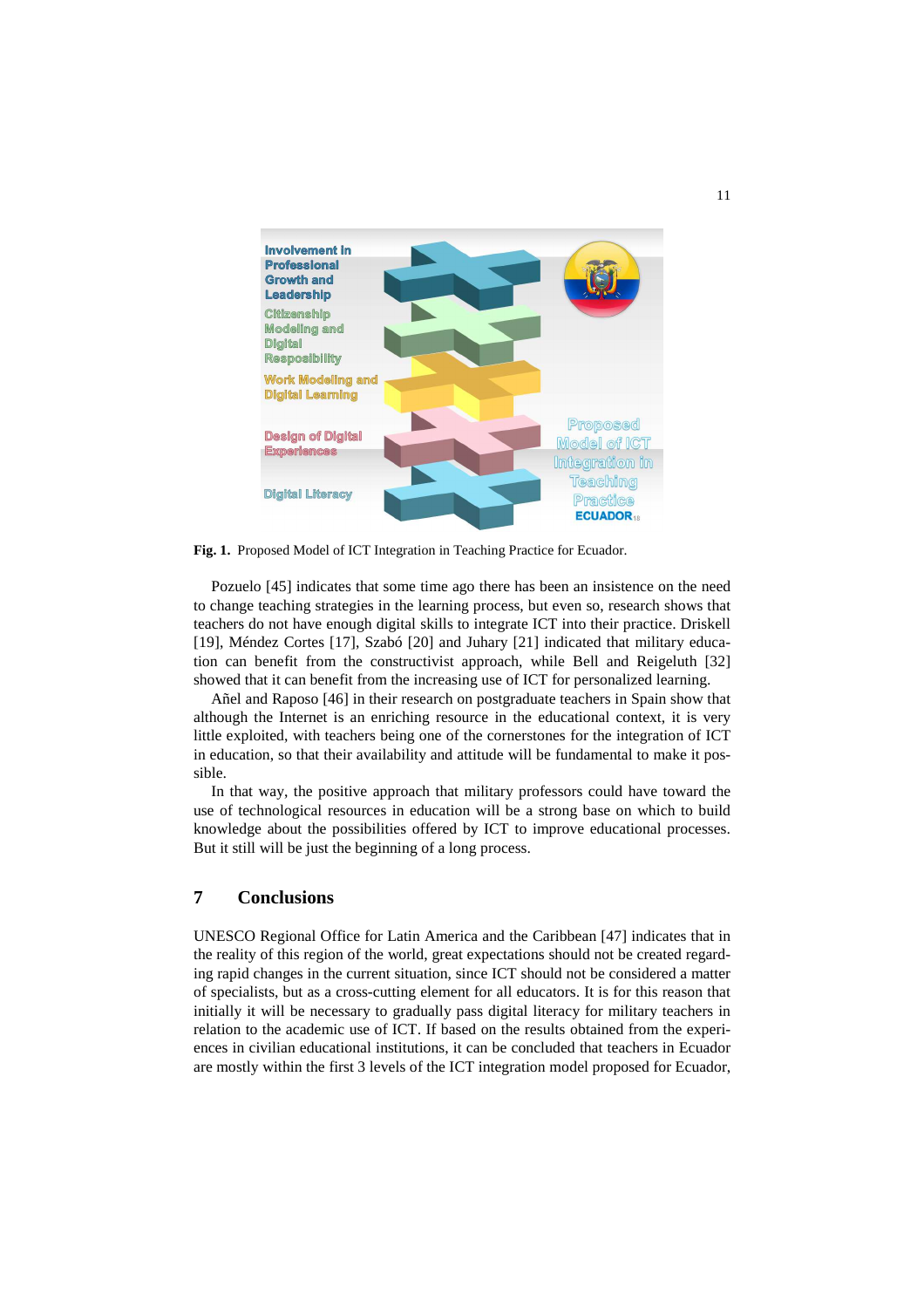it should initially aim to provide them with the necessary knowledge about the different technological resources that can be used, in such a way that they can introduce them into their teaching practice as they take more confidence and knowledge in the advantages that their use can provide for the learning experience of their students.

In order to change this situation, it is necessary to describe the training needs of teachers in the use of ICT, to improve the learning experience in the military context. If we take UNESCO's recommendation into account again, these training needs must be solved gradually and based on digital literacy. The ALEPH program in Colombia seeks the knowledge, use and incorporation of ICT in the professional training of teachers and for this, has developed a program to train them in educational services of the Internet, educational communication and audiovisual media [48], very similar to the proposal of Heinz and Lara [49], focused on the development of basic competences in ICT, development of cross-cutting competences in ICT and administrative and results management. The UNED Foundation [50] in Spain offers a training program in ICT for teachers that covers topics such as the didactic integration of the Internet in the classroom, communication with ICT applied to the classroom and the creation and management of digital content, all of these, private efforts that have counterparts led by Ministries of Education such as Argentina [51] with its Teaching Specialization in Education and ICT, which reviews topics such as teaching, learning and evaluating with ICT, ICT strategies, cross-cutting integrations and development of educational proposals with TIC; or that of the Dominican Republic [52], which intends to organize 600 courses to train teachers of the different levels of the Dominican educational system in necessary elements to implement models of ICT integration, classification and use of digital resources and ICT strategies.

Taking all these experiences and designing a proposal that adapts to the training needs in the military context, according to the model proposed by the Joint Command of the Armed Forces [14] of competency-based learning, makes it necessary first of all to take into account the need to start with digital literacy and then integrate these new digital skills into the teaching practice, starting by placing the integration of ICT in the classroom as facilitator, as a medium and not as end, technological resources that are used efficiently by properly trained teachers, will help to improve student learning.

#### **References**

- 1. UNESCO, «Replantear la educación: ¿Hacia un bien común mundial?» UNESCO, 2015.
- 2. M. Raposo Rivas, «La tecnología informática al servicio de la educación», 2001. [En línea]. url: http://dspace.usc.es/handle/10347/5150.
- 3. J. Anderson, «ICT transforming education: a regional guide», UNESCO Bangkok, Bangkok, Tailandia, 2010.
- 4. K. Courville, Technology and Its Use in Education: Present Roles and Future Prospects. 2011.
- 5. M. D. C. Fuentes y J. J. Torres Gutiérrez, «¿Mejoran las TIC los resultados académicos de los estudiantes españoles?», eXtoikos, n.o 9, pp. 51-58, 2013.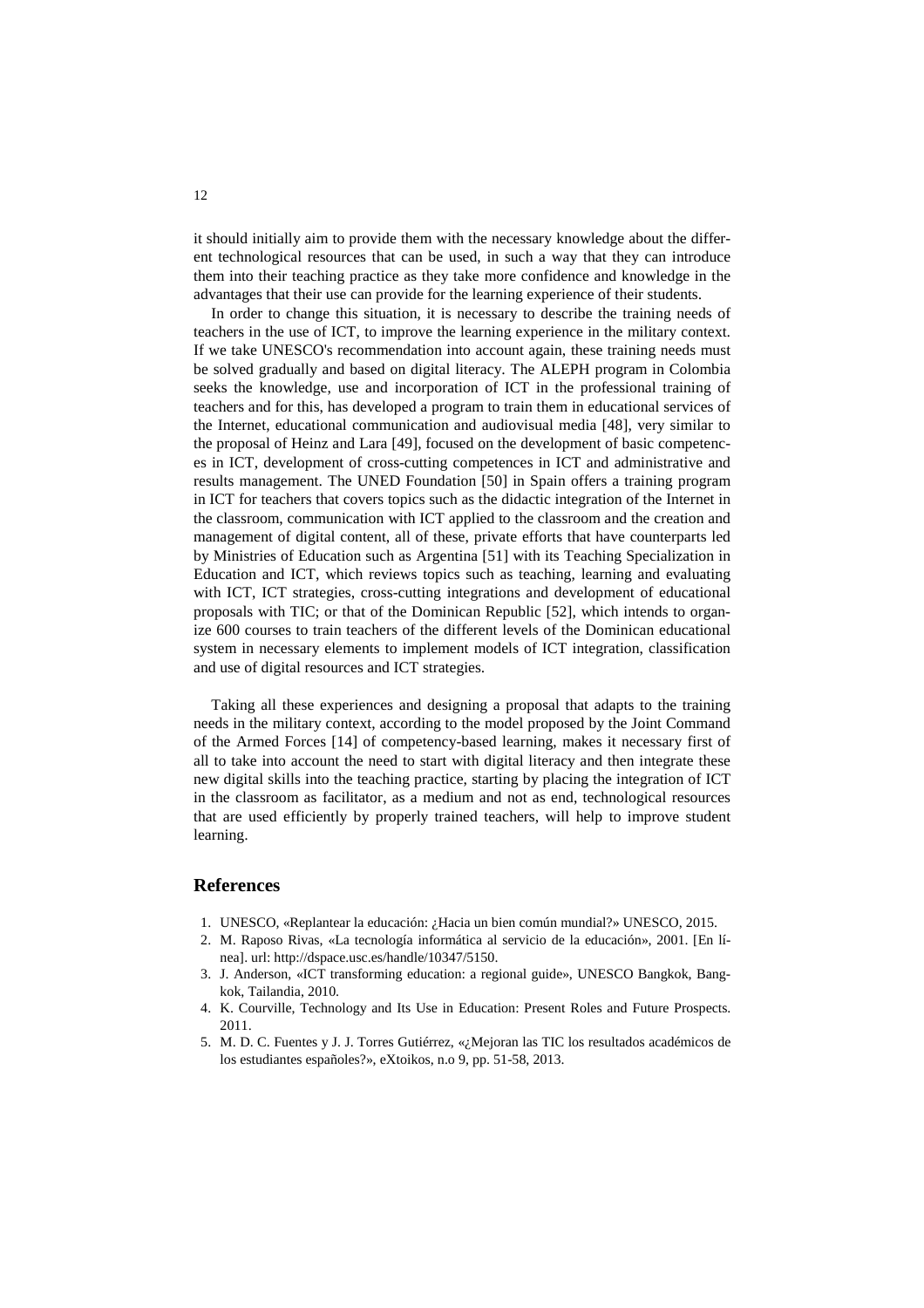- 6. Fernández Batanero y J. A. Torres González, «Actitudes docentes y buenas prácticas con TIC del profesorado de Educación Permanente de Adultos en Andalucía», Teacher attitudes and best practices with ICT faculty Adult Continuing Education in Andalusia, 2015.
- 7. F. Á. Bravo Sánchez y A. Forero Guzmán, «La robótica como un recurso para facilitar el aprendizaje y desarrollo de competencias generales», Educ. Knowl. Soc. EKS, vol. 13, n.o 2, pp. 120-136, jul. 2012.
- 8. J. Calero y O. Escardíbul, «Recursos escolares y resultados de la educación», Reflex. Sobre El Sist. Educ. Esp., p. 314, 2015.
- 9. A. L. Amores Veloz, «Impacto del uso y aplicación de las TIC's en el proceso de enseñanza y aprendizaje de la Matemática de los estudiantes del primer semestre de la Carrera de Matemática y Física de la Facultad de Filosofía de la Universidad Central del Ecuador año lectivo 2010-2011 y propuesta de un software interactivo para mejorar la enseñanza y aprendizaje», Universidad Central del Ecuador, Quito, 2014.
- 10. M. E. Ortiz Rojas, «Constructivismo y Herramientas Web 2.0 en Educación Superior», Universidad Casagrande, Guayaquil, 2012.
- 11. M. Hi Fong Díaz, «El uso de las redes sociales en el aprendizaje», Universidad Casagrande, Guayaquil, 2015.
- 12. M. E. Rodríguez Córdova, «Incidencia de las tecnologías de información y comunicación (TIC) en el proceso de enseñanza aprendizaje», Facultad Latinoamericana de Ciencias Sociales - Ecuador, Quito, 2010.
- 13. Ortiz Medina y C. Chiluiza García, «Factores y relaciones que afectan la incorporación de tecnologías de información y comunicación en la educación superíor», ago. 2009.
- 14. Comando Conjunto de las Fuerzas Armadas, «Modelo Educativo de Fuerzas Armadas». 2012.
- 15. Reglamento a la Ley de Personal de Fuerzas Armadas. 2009.
- 16. Ley de Personal de Fuerzas Armadas. 1991.
- 17. Á. Méndez Cortes, «Una mirada crítica a la educación en el ejército», jun. 2013.
- 18. H. Annen, C. Nakkas, y J. Mäkinen, Thinking and Acting in Military Pedagogy. Frankfurt am Maim, Berlin, Bern, Bruxelles, New York, Oxford, Wien: Peter Lang, 2013.
- 19. J. E. Driskell, D. W. Olsen, R. T. Hays, y B. Mullen, «Training Decision-Intensive Tasks: A Constructivist Approach.», nov. 1995.
- 20. J. Szabó, «Military pedagogy Focusing on the fourth generation warfare», Hadtudományi Szle., vol. 6, 2013.
- 21. J. Juhary, «Understanding Military Pedagogy», Procedia Soc. Behav. Sci., vol. 186, pp. 1255-1261, may 2015.
- 22. J. Johnson-Freese, «The Reform of Military Education: Twenty-Five Years Later», Foreign Policy Res. Inst., vol. 52, 2012.
- 23. C. L. Ordóñez, «Pensar pedagógicamente desde el constructivismo. De las concepciones a las prácticas pedagógicas», Rev. Estud. Soc., n.o 19, pp. 7-12, dic. 2004.
- 24. C. L. Ordóñez, «Pensar pedagógicamente, de nuevo, desde el constructivismo», Rev. Cienc. Salud, vol. 4, n.o 0, oct. 2010.
- 25. R. P. Romero Cruz, «Propuesta de formación en Docencia Universitaria para los profesores en la Escuela Superior de Policía - ESP», 2015.
- 26. J. J. Irigoyen, M. Y. Jiménez, y K. F. Acuña, «Competencias y educación superior», Rev. Mex. Investig. Educ., vol. 16, n.o 48, pp. 243-266, mar. 2011.
- 27. K. Catanzano, «Enhanced training for a 21st-century military». Booz Allen Hamilton, nov-2011.
- 28. D. M. Ruth, R. Fricker, y T. M. Mastre, «A Study of Mobile Learning Trends at the U.S. Naval Academy and the Naval Postgraduate School», ene. 2013.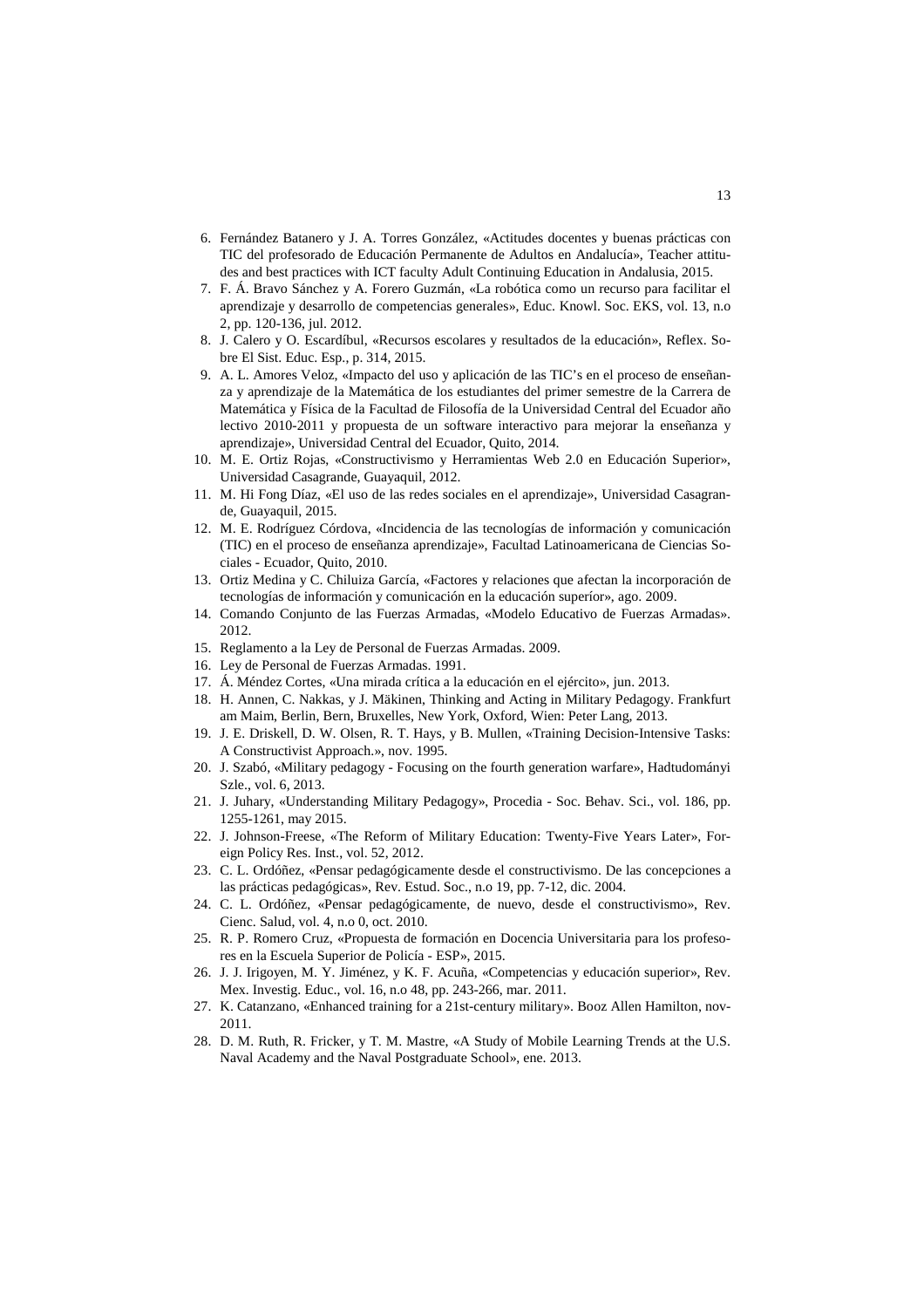- 29. F. Anders, «Gamer mode : Identifying and managing unwanted behaviour in military educational wargaming», 2014.
- 30. M. Macedonia, «Games, Simulation, and the Military Education Dilemma», Forum Future High. Educ., 2002.
- 31. S. O'Brien, «Virtual Desktop Upgrade Increases Training Effectiveness», Navy Live, 2013. [En línea]. url: http://navylive.dodlive.mil/2013/02/04/virtual-desktop-upgradeincreases-training-effectiveness.
- 32. H. Bell y C. Reigeluth, «Paradigm change in military education and training», Educ. Technol., vol. 54, n.o 3, jun. 2014.
- 33. S. Majumdar, J. Anderson, N. Wai-Kong, S. Barnhart, T. A. Koszalka, y Z. Zhi-ting, UNESCO Office in Bangkok: Regional Guidelines on Teacher Development for Pedagogy-Technology Integration [Working Draft]. UNESCO, 2005.
- 34. ISTE, «ISTE Standards Teachers». 2008.
- 35. D. Barr y C. Sykora, «Learning, teaching and leading. A compartive look at the ITSE Standards for Teachers and UNESCO ICT Competency Framework for Teachers.» ISTE, ene-2015.
- 36. UNESCO, UNESCO ICT competency framework for teachers. Version 2.0. UNESCO, 2011.
- 37. Ministerio de Educación, Cultura y Deporte de España. Instituto Nacional de Tecnologías Educativas y de Formación del Profesorado, «Marco común de competencia digital docente V 2.0». 2013.
- 38. M. Beglau et al., «Technology, Coaching and Community: Power Partners for Improved Professional Development in Primary and Secondary Education». ISTE, 2011.
- 39. UNESCO Bangkok, ICT in teacher education. Case Studies from the Asia-Pacific region. UNESCO, 2008.
- 40. UNESCO Bangkok, UNESCO Office in Bangkok: Integrating ICT in education, lessons learned. UNESCO Asia and Pacific Regional Bureau for Education, 2004.
- 41. P. Sánchez-Antolín, F. J. Ramos, y J. Sánchez-Santamaría, «Formación Continua Y Competencia Digital Docente: El Caso De La Comunidad De Madrid (Policies for Continuous Training and the Digital Teaching Competence: The Case of Madrid)», Social Science Research Network, Rochester, NY, SSRN Scholarly Paper ID 2690387, jun. 2014.
- 42. M. A. Moreira et al., «Las políticas educativas TIC en España después del Programa Escuela 2.0: las tendencias que emergen / ICT education policies in Spain after School Program 2.0: Emerging Trends», Rev. Latinoam. Tecnol. Educ. - RELATEC, vol. 13, n.o 2, pp. 11-33, dic. 2014.
- 43. M. Area Moreira, A. L. Sanabria Mesa, y A. M. Vega Navarro, «Las políticas educativas TIC (Escuela 2.0) en las Comunidades Autónomas de España desde la visión del profesorado», Campus Virtuales, vol. 2, n.o 1, pp. 74-88, ago. 2015.
- 44. UNESCO, «Estándares de competencias en TIC para docentes». 2008.
- 45. J. Pozuelo Echegaray, «¿Y si enseñamos de otra manera? Competencias digitales para el cambio metodológico», Caracciolos, vol. 2, n.o 1, jun. 2014.
- 46. M. E. Añel Cabanelas y M. Raposo Rivas, «Los docentes de postgrado ante las nuevas tecnologías», Rev. Latinoam. Tecnol. Educ. - RELATEC, vol. 5, n.o 2, pp. 501-512, 2006.
- 47. OREALC / UNESCO Santiago, Formación docente y las tecnologías de información y comunicación. Estudio de casos en Bolivia, Chile, Colombia, Chile, Ecuador, México, Panamá, Paraguay y Perú. Santiago, Chile: AMF imprenta, 2005.
- 48. S. I. Bernal Angel, G. E. Jaramillo Moreno, y I. E. Molina Cuartas, «Capacitación de Docentes en Tecnologías de la Información y la Comunicación», en Colombia aprende, Bogotá, Colombia, 2005.